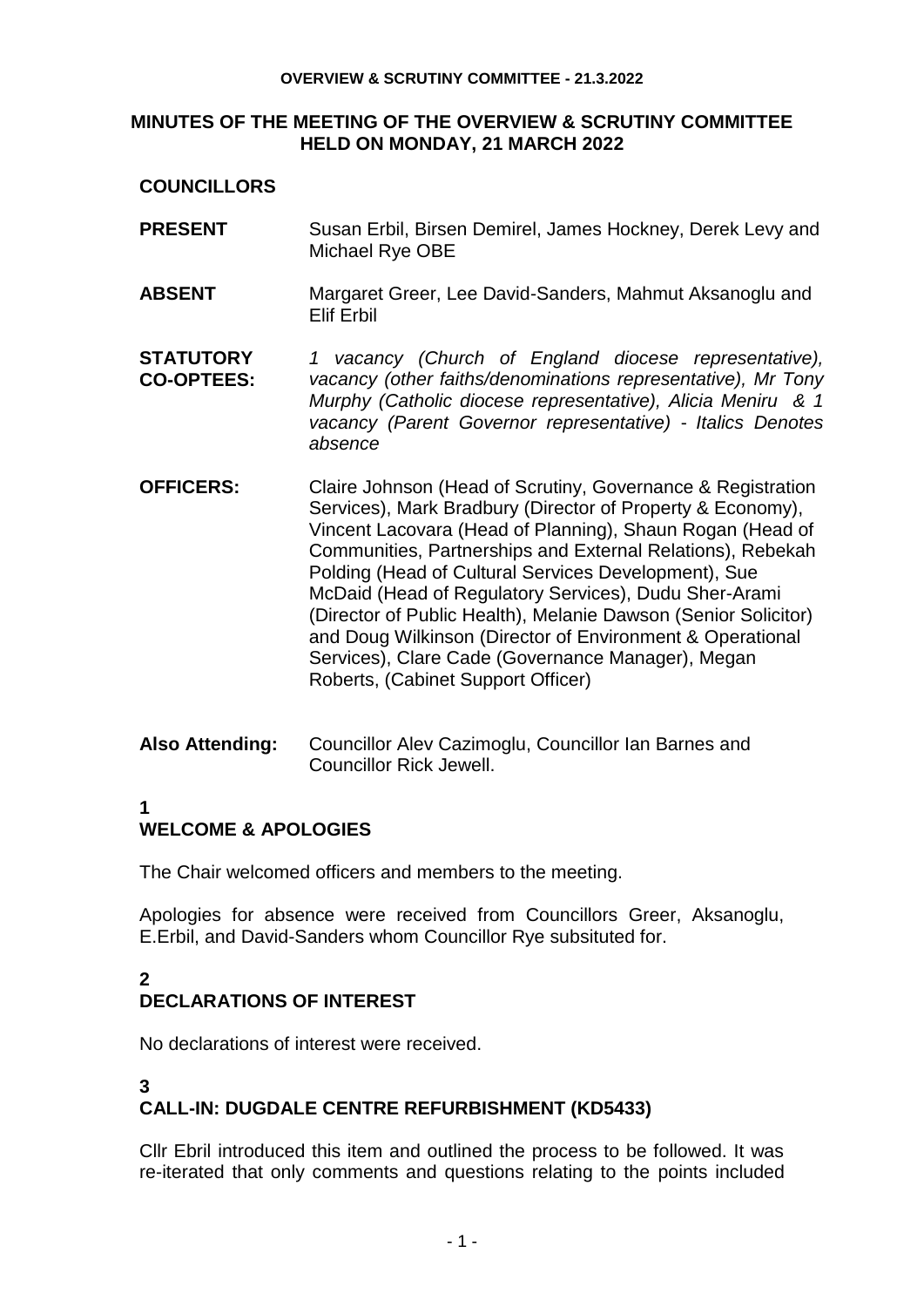within the Reasons for Call-in would be permitted. The Chair welcomed Councillor Vince as the Call-in lead.

Councillor Vince explained the reasons for the call in as set out in the agenda pack highlighting that the Dugdale is a much-loved asset in the community and the new proposals do not enhance the museum space, or guarantee disabled access toilets for the town centre. Councillor Vince raised concerns on the procurement process not providing value for money.

In response Councillor Barnes stated the proposals improved learning & wellbeing whilst creating space for residents of all ages to get together. Previously the Dugdale had become tired and cluttered making it not fit for purpose. These proposals will make it modern with the new museum set up in a prime location for visitors. Councillor Barnes confirmed that there would still be a disabled toilet in the facility.

Members of the Committee asked the below questions.

Q: Why refurbish the Dugdale now?

A: The site has been used a vaccination centre highlighting its need for a refresh. The first and second floor refurbishment of the Thomas Hardy site has already started providing a cost effective opportunity to use the same contractor. The new design will be a creative space and attract new customers.

Q: What is the current floor space of the museum compared to the future plans?

A: It was not a "museum" on the first floor of the Dugdale, it was corridors with display cabinets which weren't visited unless attending a meeting in that area. The new museum will be less square foot space but much more visible and accessible space. The designated space will be built on the success of the popular Culture Palace.

Q: Will there be a like for like replacement of the disabled toilets? A: Yes.

Q: The figures in the report are unclear.

A: The budget for the  $1<sup>st</sup>$  and  $2<sup>nd</sup>$  floor renovations include a discrete budget for the ground floor of £76k to cover the cost of moving the museum.. The opportunity for a broader refurb has occurred. The income from the previous 1<sup>st</sup> floor was made up largely of internal recharges in the Council.

Q: How will the existing contract support the Council in relation to value and quality?

A: A national framework has been used for the  $1<sup>st</sup>$  and  $2<sup>nd</sup>$  floor redevelopment which is assessed against quality and price. All sub-contracts have been individually tendered. The Culture Palace has been nominated for RIBA awards,, and increased footfall, this will remain in place until the Dugdale is re-opened.

Q: The report refers to a £6m spend. How will this been spent?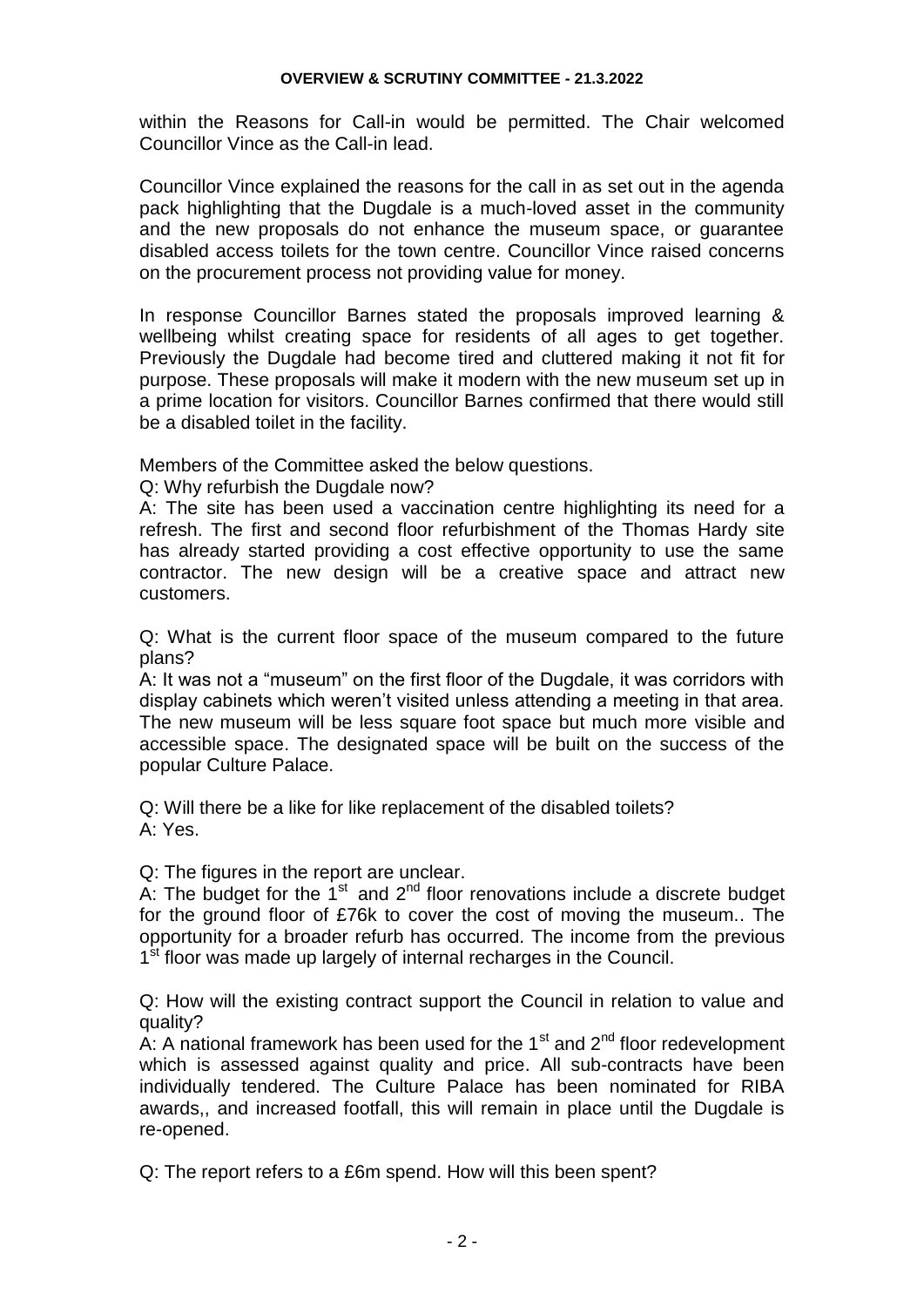A: This does not relate to this call-in and is being used on the  $1<sup>st</sup>$  &  $2<sup>nd</sup>$  floor refurbishments to create a Children's and Family Service's Hub.

Q: The two projects are happening at the same time with the same contract, could of the £6m be used for some of the works taking place on the ground floor?

A: £76 from the £6m budget for floors 1 and 2 has been allocated for the move of the museum. There may not be a need to spend all of the £1.5 on the ground floor scheme as the same contractor is being set up they will not need to set up the same preliminary requirements on a building site, such as a site office, as they already exist. However, the materials costs have increased which may affect this.

Q: What are the risks involved in not going ahead with the refurbishment?

A: The Dugdale was a rundown site. The refurbishment will guarantee its survival in the future. The site being used as vaccine centre has caused damage to the site. By completing the refurbishment there will be increased football at the Dugdale through the improved bar and café areas.

Q: Why has the main entrance of the Dugdale been moved?

A:. The entrance will not be behind the bus stop in the area but directly by the crossing and will have improved signage for the Dugdale. It is hoped that the café will be popular with those working in the Microsoft office. The museum will be a central feature when walking into the Dugdale whereas previously the displays available were not done justice. The new Dugdale will include a small flexible performing space for poetry readings, music, etc, which can be used when an auditorium is not necessary. Repeat bookers for events at the Dugdale were previously very low with 19% of transactions for one ticket.

Q: This will cost £1.5m of tax payers money, how is the cost justifiable? A: The cost is inline with a refurbishment of a building that size and includes the costs of furnishings for the building.

## **AGREED:**

To refer the matter back to the decision maker, Councillor Ian Barnes, to consider the below:

- The vision to be better articulated.
- Breakdown of finances for each area of the Dugdale
- Income projections against spend and recharge losses.

#### **4**

## **MANAGING THE COVID-19 PANDEMIC: INTERIM SUMMARY REPORT**

Thank The Chair thanked officers for a well written report and invited Councillor Cazimoglu to introduce the report.

Councillor Cazimoglu sent her condolences to those who had lost loved ones and thanked those who had worked hard during the pandemic. She highlighted that this report was interim as the pandemic is not yet over. Councillor Cazimoglu spoke of how Enfield responding quickly to the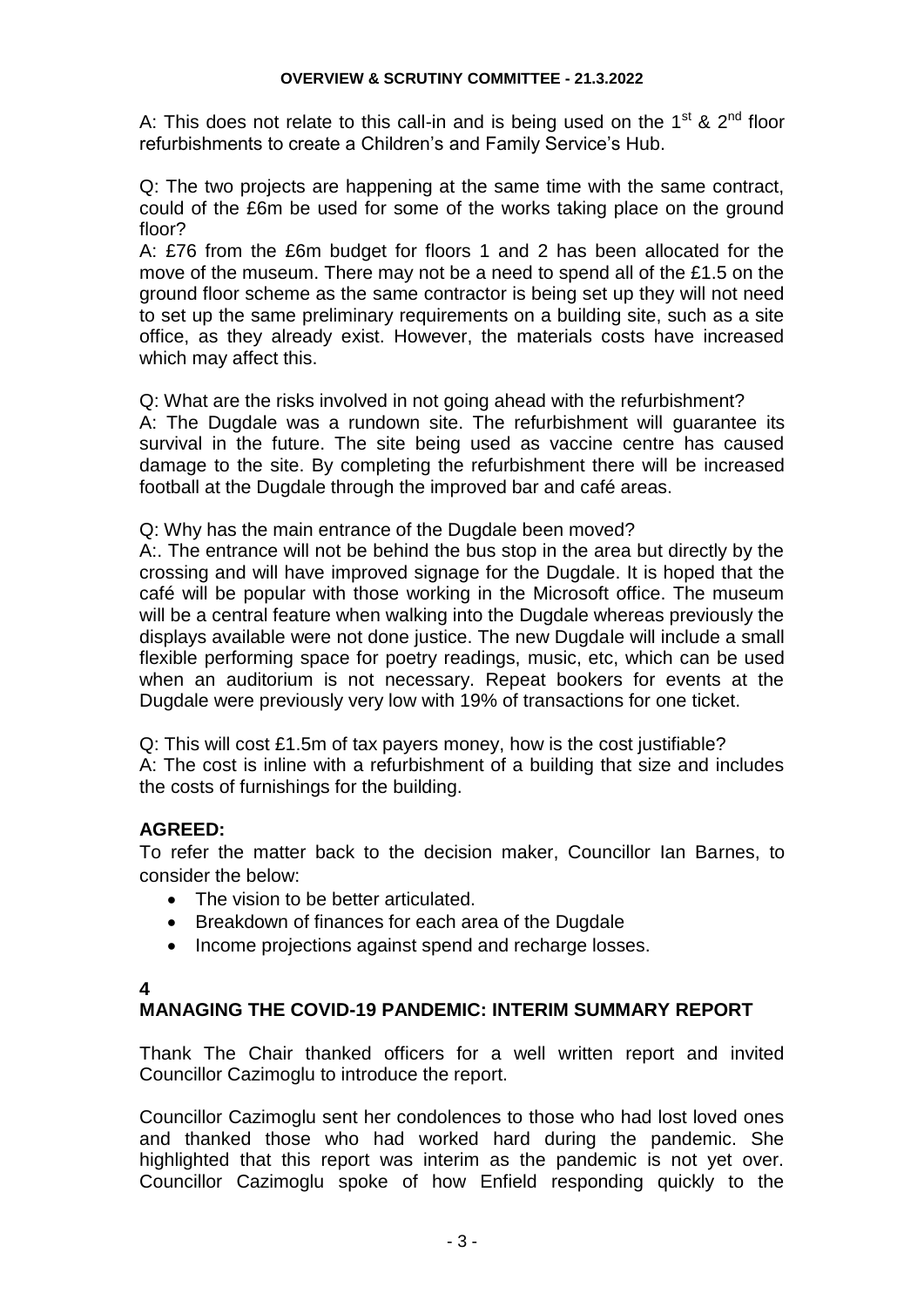pandemic helped it success from acquiring PPE to supporting the homeless, to Enfield Stands Together. Testing site were set up quickly in the borough and used to create Covid champions and marshals, care homes were protected by stopping those who tested positive entering, financial support was given to those in need and regularly comms were sent to residents in a range of languages. The borough still faces some on-going challenges such as inequality, vaccine hesitancy and the future impact Covid will have on residents in the borough.

Members of the Committee asked the following questions:

Q: What is in place to support care homes?

A: The Care Home Action Plan is still in place and care home have not been forgotten about. The pandemic provided a learning experience for infection control in homes. A lot was learnt from the  $1<sup>st</sup>$  wave of Covid which has informed learning going forward on controlling outbreaks.

Q: National lockdowns damaged a lot of people's mental health and wellbeing such as increasing mental health issues, loss of mobility, etc.

A: This will most likely be picked up in a Central Government review. Enfield was led by the science available at each stage. Analysis of Covid deaths will take place when it can and the data is presented in a way which allows this. Work is starting on looking at the physical and mental impact of Covid. People being unable to access to GPs will have an ongoing effect on residents.

Q: Is there the capacity and will for an independent analysis relating to Enfield and Covid?

A: Early in the pandemic there was bespoke analysis done on death registrations for the borough. Independent analysis will be conducted, however any bespoke analysis will not enable comparison with other boroughs.

Q: What ongoing work is taking place around vaccine hesitancy in the borough?

A: The Council has tried everything possible and work is taking place around what can be done differently. Vaccine Champions will be trained through the voluntary sector and a door to door scheme is being trialled. A report on the vaccine roll out has recently gone to the Health & Wellbeing Board, and Health and Adult Social Care Scrutiny, with the aim to understand the reasoning behind the vaccine hesitancy.

Q: Have policies been reviewed to reflect structural inequality?

A: This is something that will be acted on in the coming months and years. Community Hubs will help address inequality across the borough and there is a programme of work to access healthcare. Accessing health care has been an area of concern in the borough for a very long time as there are not enough face to face appointments available as there are not enough GPs in the system.

Q: What is in place to support health services as there is a mental health crisis?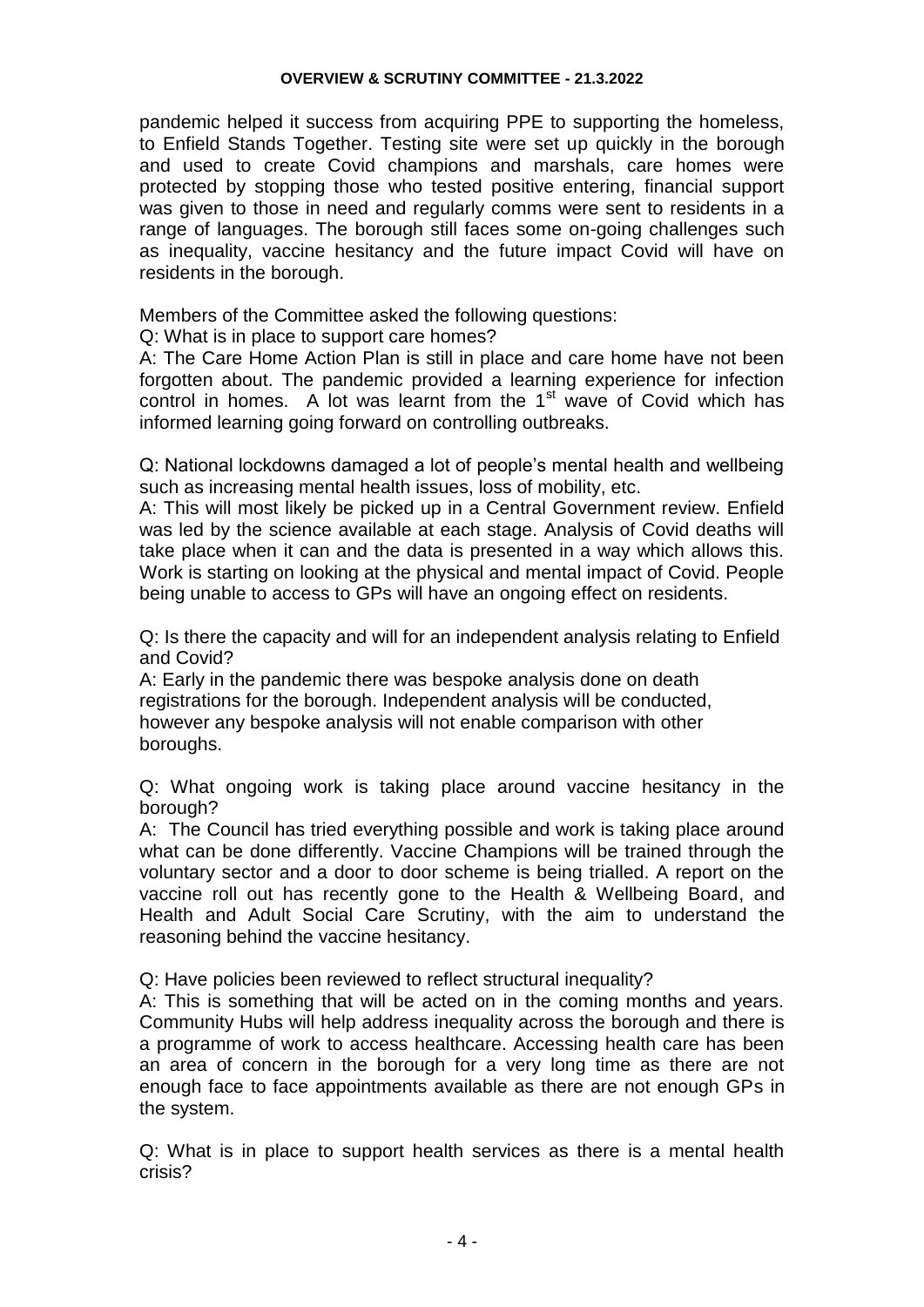A: A mental health services review is currently taking place which will be used to shape services in the coming years. School are promoting better mental wellbeing and work is being done to support the adult population. Enfield Council has recently introduced a trial for Mental Health Champions.

Members of the Committee made the following points:

- The report and its contents were welcomed.
- The report adequately highlights the Council's success in response to the pandemic and sets out the learning.
- Pleased it also acknowledges the work done by organisations outside of the Council.
- The work conducted by the Council during the pandemic showed the Council at its best.
- Officers were praised for their work during the pandemic. Many officers took on additional responsibilities to support the borough.
- There is a need to review the way Covid deaths were registered as Covid often was a secondary reason to deaths but still classified as a "Covid death".
- Services such as CAMHS could be included on future work programmes for scrutiny to review.

The Chair thanked officers and the Cabinet member for their contribution to the meeting.

## **5**

## **GAMBLING ACT 2005 - CONTROL OF GAMBLING PREMISES INCLUDING IN TOWN CENTRES**

Sue Mcdaid, introduced the report highlighting concerns about gambling premises in the borough and the effect they have on wellbeing of residents. There is a higher concentration of gambling premises in deprived areas of Enfield. The licensing of gambling premises was transferred to Enfield in 2007, however, by then a large number of facilities were already in the borough. Recently there has been a shift from applications for betting shops to bingo & adult gaming centres. The Gambling Act requires Councils to permit betting and gambling premises unless they do not meet the codes of practice and licensing objectives of the Act and the Council's gambling act policy. In 2023, the Council is expecting the results of a recent Government consultation on the Gambling Act which is hoped will work in favour of the Council. The Gambling Commission have listened to concerns and also have a concern around online gambling.

The Committee made the following comments:

- Officers were thanked for their report, and the work conducted on this.
- It would be useful to see the Planning and Gambling Act regimes better aligned.
- The requirements of DMD33 should be explained in plain English to residents of the borough.